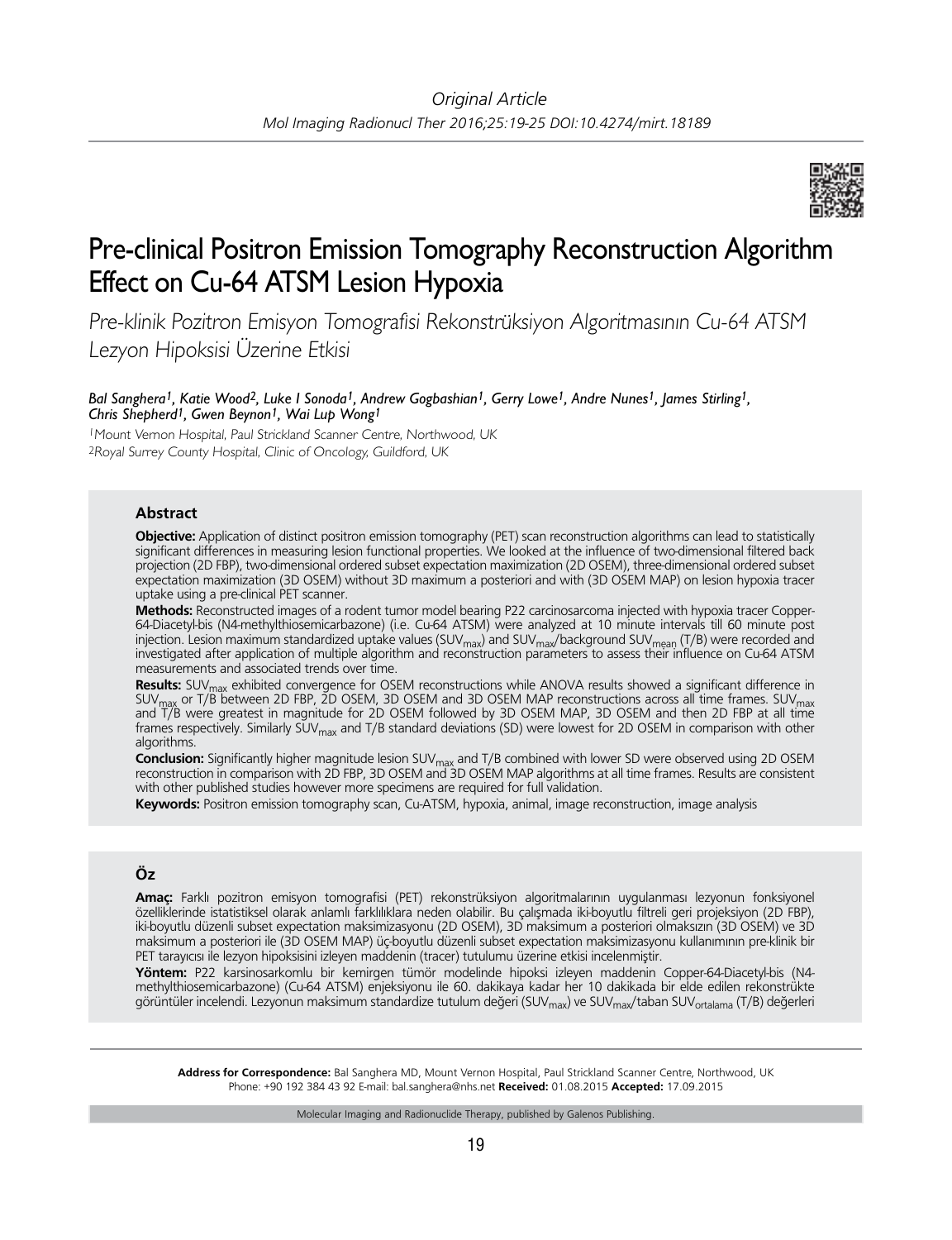kaydedildi, ve multipl algoritma ve rekonstrüksiyon parametresi uygulanmasından sonra bunların Cu-64 ATSM ölçümleri üzerindeki etkisi ve farklı zaman dilimlerindeki seyri araştırıldı.

**Bulgular:** SUVmax OSEM rekonstrüksiyonları için konverjans gösterirken ANOVA sonuçları tüm zaman dilimlerinde 2D FBP, 2D OSEM, 3D OSEM ve 3D OSEM MAP rekonstrüksiyonları arasında SUV<sub>max</sub> veya T/B de anlamlı farklılık tespit etti. En yüksek SUVmax ve T/B değerleri tüm zaman dilimlerinde 2D OSEM'de saptandı, bunu sırasıyla 3D OSEM MAP, 3D OSEM ve 2D FBP takip etti. Benzer şekilde SUV<sub>max</sub> ve T/B standart deviasyonları (SD) diğer algoritmalara kıyasla 2D OSEM'de en düşüktü. **Sonuç:** 2D OSEM rekonstrüksiyonu ile 2D FBP, 3D OSEM ve 3D OSEM MAP algoritmalarına kıyasla tüm zaman dilimlerinde anlamlı olarak daha yüksek lezyon SUV<sub>max</sub> ve T/B ile birlikte daha düşük SD gözlemlendi. Sonuçlar daha önce yayınlanmış çalışmalarla uyumlu olmakla birlikte tam onaylama için daha fazla veri gerekmektedir.

**Anahtar kelimeler:** Pozitron emisyon tomografi taraması, Cu-ATSM, hipoksi, hayvan, görüntü oluşturma, görüntü analizi

## **Introduction**

Tumors can often grow rapidly outstripping the blood supply they depend upon leaving regions with low oxygenation. Known as hypoxia (1), this phenomenon can reduce the efficacy of treatment regimens e.g. chemotherapy and radiotherapy due to diminished blood supply typical of malignant lesions (2). Methods to map (3) hypoxic regions in lesions are encouraged as these areas can be offered modified treatment regimens to increase overall therapeutic efficacy (4).

Positron emission tomography (PET) is a quantitative imaging modality using spatial and temporal distributions of radiolabelled molecules (tracers) to identify functional tissue disease processes and to monitor these during treatment (5). A distinct advantage is its ability to detect small levels of tracer with high sensitivity without upsetting biological processes that occur naturally. PET depends upon radioactive labels attached to ligands or molecules of functional importance. Clinically the most common of these is F-18 attached to a glucose analogue F-18 fluorodeoxyglucose (FDG) to image glucose metabolism as many cancer cells exhibit enhanced glycolysis (6). In this context, small bore animal PET scanners offer advantages of accurate quantitative scanning in oncological (7,8) imaging applications leading to greater understanding of functional processes prior to potential translation to the clinic.

FDG PET has been applied to image hypoxia in cancer but other tracers are recommended (9) as glucose metabolism is considered a non-specific hypoxia marker. Copper-labeled ligands have shown promise in pre-clinical oncology imaging applications (10). Copper-64-Diacetylbis (N4-methylthiosemicarbazone) (Cu-64 ATSM) is considered as a more specific, hypoxia focused imaging agent with potential in radiotherapy treatment planning applications (11). Cu-64 ATSM yields relatively high tumor uptake, but in comparison with other hypoxia PET tracers, contradictory results and inconsistent correlation with immunohistochemistry hypoxia markers (12) are common. Besides variability driven by underlying biological processes, technological factors like image reconstruction algorithms also introduce uncertainty in SUV (13). As there is no optimal choice, algorithm selection can depend on requirements like quantitative accuracy, count-rate, maximising SUV or signal/noise (S/N) (14). It is recognised that changing software default parameters within a particular algorithm influences SUV and lesion detectability (15,16). Moreover, studies have been performed showing the effect of acquisition time on S/N using different reconstruction algorithms (17). The significance of accurate PET image reconstruction and semi-quantitative analysis in oncology should not be overlooked. For example, comparison of various algorithms resulted in clinically different dose distributions for proposed treatment regimes in one cancer study (18).

In our study, we present the effects of applying different image reconstruction algorithms to scans acquired from a rat tumor model at 10 min intervals upto an hour post injection of Cu-64 ATSM with a commercial pre-clinical PET scanner. Manufacturer supplied and widely used standard image reconstruction algorithms included 2D FBP, 2D OSEM, 3D OSEM and 3D OSEM MAP. In this setting, we compared the influence these image reconstruction algorithms make on SUV $_{\text{max}}$  and T/B measurements that are commonly used to characterise lesions in hypoxia studies. Associated trends observed in these values at 10 min intervals are discussed with recommendations included over their combined impact on measuring hypoxia.

## **Materials and Methods**

Cu-64 ATSM was produced in the Clinical PET Centre at St Thomas's Hospital, London by a CTI RDS-112 cyclotron accelerating protons into a Ni-64 plated target, followed by subsequent separation and purification processes. This study was performed at a dedicated centre having considerable experience with P22 carcinosarcoma/BD9 rats whilst ensuring full regulatory compliance. Dynamic image data acquisition was initiated post injection of 35MBq Cu-64 ATSM using a MicroPET Focus 220 (Concorde microsystems incorporated). The scanner consisted of 48 detector rings with 504 LSO crystals per ring each crystal having dimensions 1.5 mm x1.5 mm x10 mm covering an axial field of view of approximately 7.7 cm. Scans were acquired on a single bed position over the lesion with a threshold window between 350 keV and 750 keV and 6ns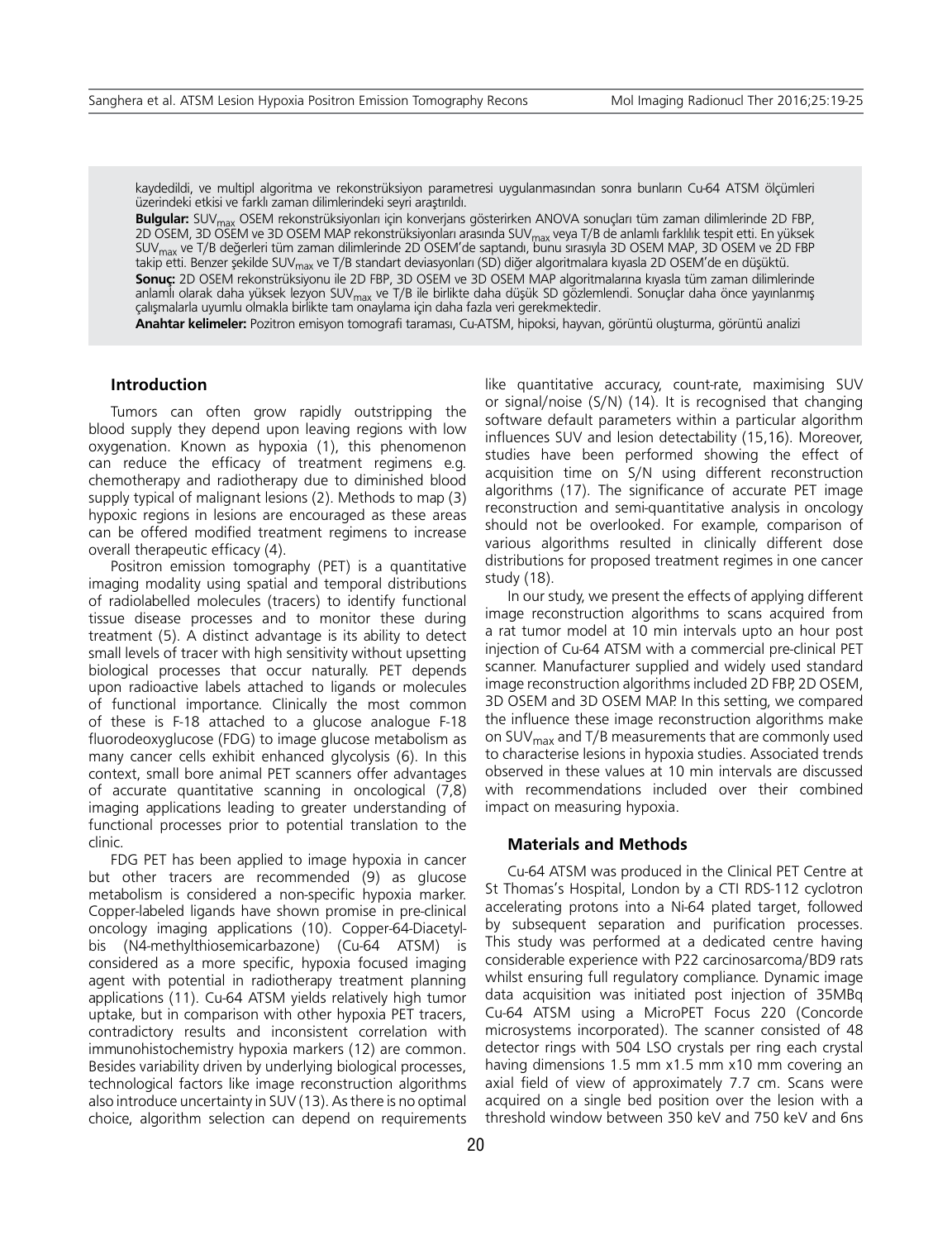timing window. Typical corrections were applied to validate efficacy of scans e.g. normalization, attenuation, arc, scatter etc. Transmission scans for attenuation correction over the area of interest were performed for 15 min using an integrated Co-57 source.

Hypoxia lesion characteristics were investigated on a single bed position following 10 min time frames acquired at 0-10 min, 10-20 min, 20-30 min, 30-40 min, 40-50 min and 50-60 min post injection of Cu-64 ATSM. Reconstructed scans consisted of (a) 2D FB, (b) 2D OSEM, (c) 3D OSEM and (d) 3D OSEM MAP algorithms using manufacturer supplied defaults. Reconstruction filters varied for analytical 2D FBP were Butterworth1 (b1), Butterworth2 (b2), Hamming, Hanning and with no filter for each time point investigated. All were performed at axial cutoff (Nyquist) 0.5 resulting in 30 distinct 2D FBP reconstructions.

Similarly, for iterative reconstruction 2D OSEM iterations (it) varied between 1, 2, 3, 4 and 5. For each iteration the following subsets (sub) were used 2, 4, 6, 8, 10, 16, 22 and 28 sub with Fourier rebinning employed resulting in 240 separate reconstructions. In the case of 3D OSEM 1, 2, 3, 4 and 5 it were employed with 9 sub for each time point investigated resulting in 30 measurements. In the case of 3D OSEM MAP 2 it and 9 sub was employed for the OSEM and 0, 2, 4, 6, 8, 10, 12, 14, 16 and 18 it for the MAP component; providing 60 reconstructions at different time points with a target FWHM of 1.5 mm.

These different parameters were used to study the effect of reconstruction algorithm settings on pre-clinical Cu-64 ATSM lesion hypoxia SUV $_{\text{max}}$  and T/B for each 10 min time frame investigated. The same lesion or background defining volume of interest (VOI) was employed in the same location for all respective reconstructions to minimize variation arising from placement, Figure 1.

PSPP statistical software (19) was employed using oneway analysis of variance (ANOVA) with least significant difference (LSD) post hoc test to establish if differences between mean SUV<sub>max</sub> acquired using different reconstructions methods for the same time frame were of statistical significance. This process was also applied to mean T/B again acquired using different reconstructions methods for the same respective time frame.

## **Results**

#### SUV<sub>max</sub> Convergence

Figure 2 depicts lesion SUV<sub>max</sub> measured using 2D OSEM reconstruction against the product of iterations and sub for different time frames. SUV<sub>max</sub> were all found to approximate to a plateau at time points investigated endorsing convergence of 2D OSEM algorithm used. Figures 3 and 4 further support  $SUV<sub>max</sub>$  convergence for 3D OSEM and 3D OSEM MAP reconstructions, respectively.

Trends in variation of uptake measurements with reconstruction parameters are better characterized in box and whisker plots (depicting minimum, mean +/ standard deviation (SD) and maximum) for  $SUV<sub>max</sub>$  Figure 5 respectively. The additional influence of scan timing on measured parameters at 0-10 min, 10-20 min, 20-30 min, 30-40 min, 40-50 min and 50-60 min is also seen.

## **SUVmax**

For individual reconstruction algorithms, mean intra SUVmax was greatest in magnitude for 2D OSEM followed by 3D OSEM MAP, 3D OSEM and finally 2D FBP, Figure 5. This result was reflected at all acquisition times. Likewise for individual reconstruction algorithm intra SD of uptake measurements was least in magnitude for 2D OSEM followed by 3D OSEM MAP, 3D OSEM and finally 2D FBP. Again, this trend was reflected across all time frames.

#### **SUVmax One-Way ANOVA**

Statistical analysis revealed that mean  $SUV<sub>max</sub>$  acquired at 0-10 min time frame exhibited a significant difference (F(3.60)=4.7, p=0.0) between reconstruction groups 2D FBP, 2D OSEM, 3D OSEM and 3D OSEM MAP. This result was repeated at 10-20 min (F(3.60)=4.12, p=0.0), 20- 30 min (F(3.60)=2.81, p=0.0), 30-40 min (F(3.,60)=6.67, p=0.0), 40-50 min (F(3.60)=6.32, p=0.0) and 50-60 min (F(3.60)=7.2, p=0.0). It can be seen in Table 1 that reconstruction groups display significant differences in mean SUV $_{\text{max}}$  within each respective time frame besides 2D FBP with 3D OSEM. It is observed the magnitude of mean SUV<sub>max</sub> for 3D OSEM >2D FBP at 0-10 min, 10-20 min, 20-30 min, 30-40 min and 50-60 min respectively. Non-statistically significant results are denoted with\*.



**Figure 1.** Image demonstrating rectangular volume of interest placement used to characterize the lesion imaged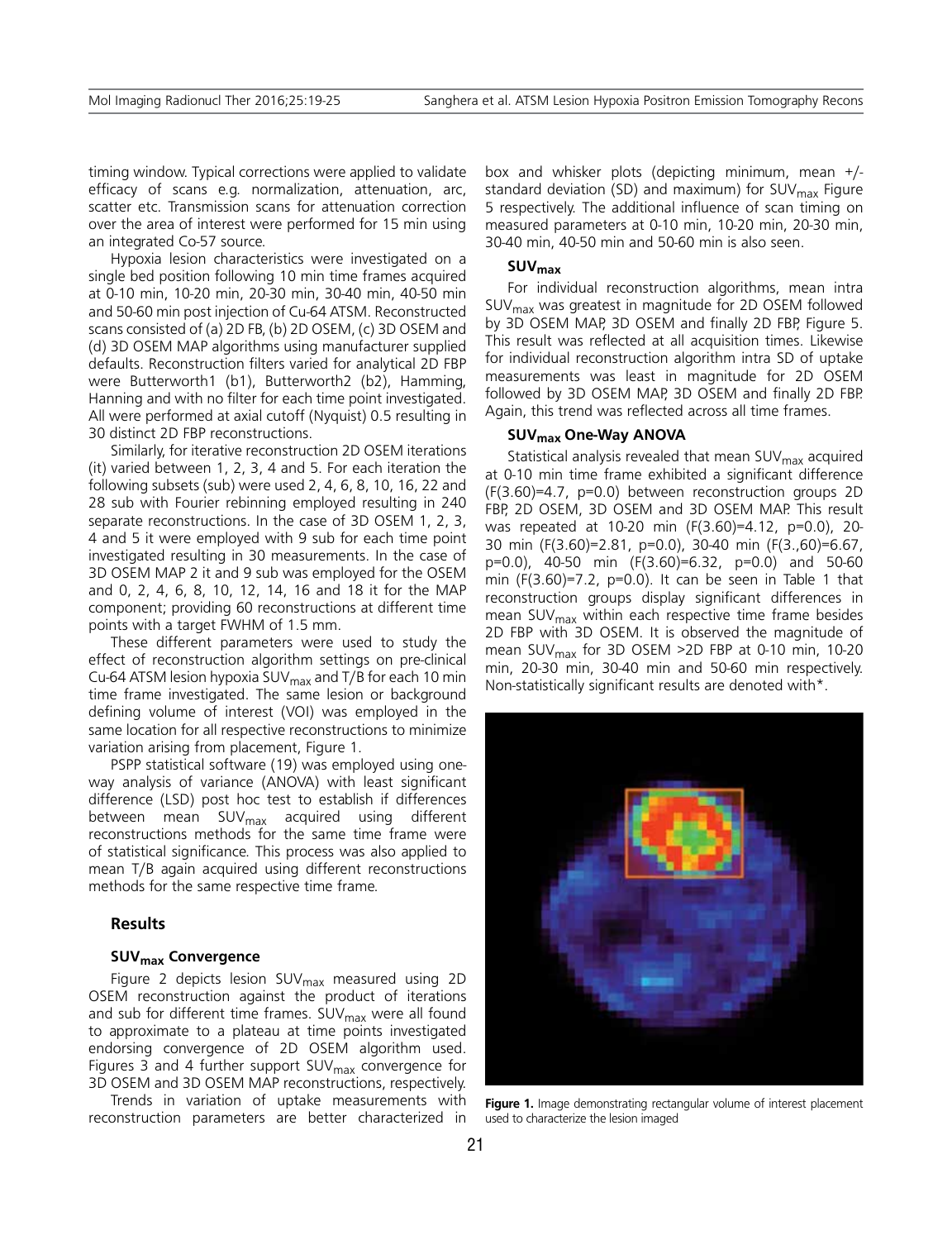## **T/B**

At each acquisition time, individual reconstruction algorithm's mean T/B was greatest in magnitude for 2D OSEM followed by 3D OSEM MAP, 3D OSEM and finally 2D FBP, Figure 6. Equally, individual reconstruction algorithm's intra SD for uptake measurements was least in magnitude for 2D OSEM followed by 3D OSEM MAP, 3D OSEM and finally 2D FBP across all time points.

## **T/B One-Way ANOVA**

Statistical analysis revealed that mean T/B derived at 0-10 min time frame exhibited a significant difference



**Figure 2.** Two-dimensional ordered subset expectation maximization convergence for lesion SUV<sub>max</sub> at 0-10 min, 10-20 min, 20-30 min, 30-40 min, 40-50 min and 50-60 min post injection



Figure 3. Three-dimensional ordered subset expectation maximization convergence with iteration for lesion SUV $_{\text{max}}$  at 0-10 min, 10-20 min, 20-30 min, 30-40 min, 40-50 min and 50-60 min post injection

(F(3.60)=8.03, p=0.0) between reconstruction groups 2D FBP, 2D OSEM, 3D OSEM and 3D OSEM MAP. This result was repeated at 10-20 min (F(3.60)=9.36, p=0.0), 20-30 min (F(3.60)=8.19, p=0.0), 30-40 min (F(3.60)=19.85, p=0.0), 40-50 min (F(3.60)=18.16, p=0.0) and 50-60 min (F(3.60)=22.33, p=0.0).

It can be seen in Table 2 that reconstruction groups display significant differences in mean T/B within each respective time frame besides 3D OSEM with 3D OSEM MAP at 20-30 min and 40-50 min. It is observed the magnitude of mean T/B for 3D OSEM MAP >3D OSEM at 0-10 min, 10-20 min, 20-30 min, 30-40 min and 50-60 min respectively. Non-statistically significant results are denoted with\*.

## **Discussion**

Pre-clinical PET scanner studies provide an opportunity to investigate accurate, quantitative, functional properties of lesions in preparation of potential clinical trials. In this study we investigated the effect of available and widely used reconstruction algorithms on Cu-64 ATSM hypoxia characteristics of a rodent tumor rather than investigating general biochemical uptake mechanisms or phantom scan data. Furthermore, in relation to other animal tumors, this P22 model was more oxic, solid and relatively large, thereby more relevant to a human tumor model.

Additional reconstructions had to be performed retrospectively following relocation of the scanner, with associated dedicated software and hardware to another imaging centre. Siemens Imaging Oxford kindly assisted with supply of reconstruction software and default supplementary files necessary to perform these locally at our site. A networked Intel Pentium 4 CPU, 3.4 GHz, 1



Figure 4. Three-dimensional ordered subset expectation maximization maximum a posteriori convergence with iteration for lesion  $SUV<sub>max</sub>$  at 0-10 min, 10-20 min, 20-30 min, 30-40 min, 40-50 min and 50-60 min post injection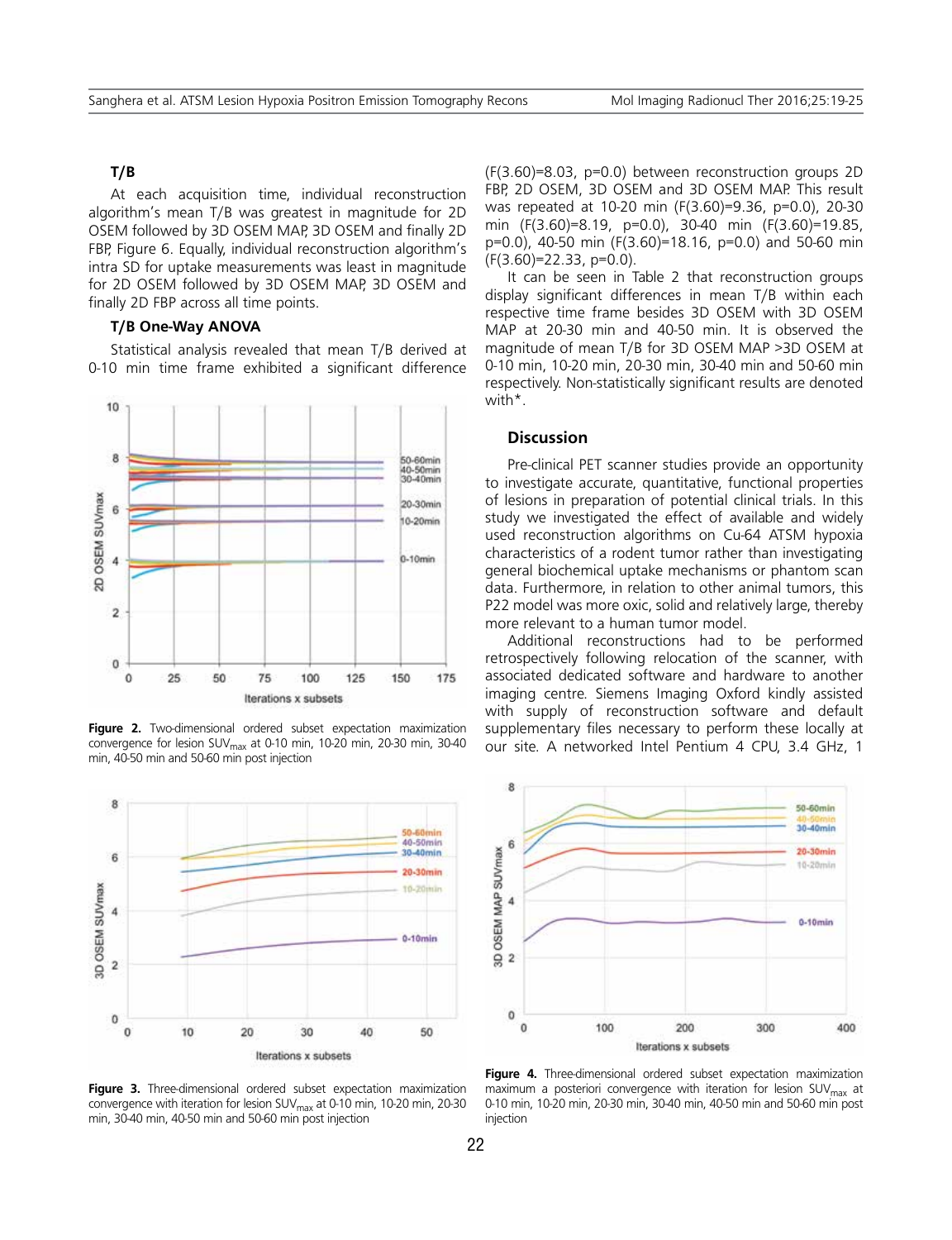GB RAM 80 GB hard drive PC running Windows XP 64 bit operating system was identified as a compatible machine and painstakingly configured to perform reconstructions. This platform enabled complex reconstruction e.g. 2D FBP, 2D OSEM 5 it 28 sub, 3D OSEM 5 it and 3D OSEM MAP 2 it 18 sub algorithms to be completed in approximately 10 min, 1 hr, 44.5 hr and 90 hr respectively.

All reconstruction algorithms showed increased magnitude of mean SUV $_{\text{max}}$  and mean T/B with time frame measured, reflecting known uptake characteristics of Cu-64 ATSM for hypoxia measurements (20), thus offering some level of assurance that reconstruction algorithms were functioning appropriately. In order to assist characterizing reconstruction effects using different algorithms, we identified general trends from  $SUV_{max}$  and T/B results acquired at time frames specified. Figures 5 and 6 show a trend in mean value magnitudes of  $SUV<sub>max</sub>$  and T/B where 2D OSEM >3D OSEM MAP >3D OSEM >2D FBP at different time frames. Similarly with measurements of SD for mean SUV $_{\text{max}}$  and mean T/B, Figures 5 and 6, we see a trend

where 2D OSEM <3D OSEM or 3D OSEM MAP <2D FBP at different time frames.

Larger SD across reconstructions observed with FBP algorithm for mean  $SUV_{max}$  and mean T/B may reflect limitations of this algorithm (13), arising from applying available defaults and possible low count-rate statistics. As expected for each respective time frame and within each respective reconstruction algorithm, mean T/B >corresponding mean SUV $_{\text{max}}$  and the difference was statistically significant (p<0.0001 in all cases) (21).

It may be argued amongst the reconstruction parameters available and consequently used with our imaging system that 2D OSEM potentially offers a good compromise for improved imaging. For all time frames investigated, 2D OSEM generated  $SUV_{max}$  and  $T/B$  consistently demonstrated relatively large magnitude mean values and exhibited less SD in comparison with other reconstruction algorithms for parameters used. Our endorsement of 2D OSEM image reconstruction agrees with another similar study using a newer generation scanner (13).



Figure 5. Variation in lesion SUV<sup>max</sup> with two-dimensional filtered back projection, two-dimensional ordered subset expectation maximization, threedimensional ordered subset expectation maximization and maximum a posteriori with different reconstruction parameters and at different time frames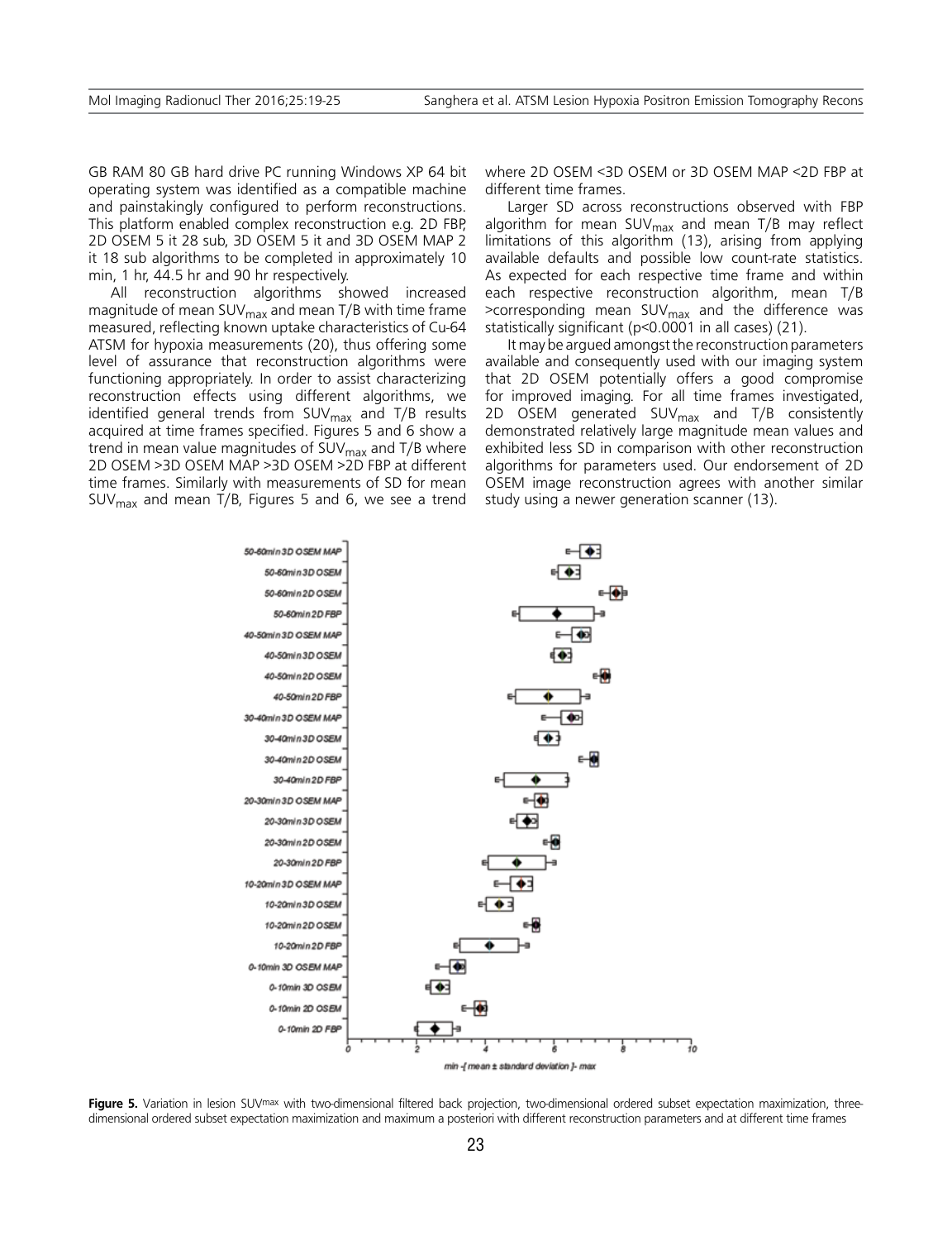Our aim was to look at differences introduced by multiple algorithms with various available default parameters and observe trends in SUV $_{\text{max}}$  and T/B measurements often used to characterize lesions. Limitations to the study arose from lack of objective gold standard with which to compare results using different standard image reconstruction algorithms in the genuine rat tumor investigated. Furthermore, scans were reconstructed at specific time periods with data available from one sacrificed animal only. Hence, results presented should not be extrapolated beyond this remit without further studies. However, there is no reason to doubt that the outcome of this study is not representative of a rat P22 tumor model and results presented are supported by others (13).

## **Conclusions**

Typical image reconstruction algorithms and parameters were compared for lesion SUV $_{\text{max}}$  or T/B in 10 min time frames 0-10 min, 10-20 min, 20-30 min, 30-40 min and 50-60 min time points post injection following dynamic hypoxia scanning of a rat tumor with Cu-64 ATSM. It was observed that 2D OSEM in comparison with 2D FBP, 3D OSEM and 3D OSEM MAP reconstructions represented the highest magnitude  $SUV_{max}$  and T/B, combined with the lowest SD respectively for the hypoxic lesion studied. Differences between reconstruction algorithms in the vast majority of cases were statistically significant at time points measured. More specimens are required for full validation though results are consistent with other published studies.

#### **Acknowledgement**

The authors would like to acknowledge the contributions of Will Hallett and Nick Keat from Imanova for their initial support and their contacts at Siemens. The huge efforts of Antje Schulte and Axel Weber from Siemens in faultfinding and supplying reconstruction software are very much appreciated. Finally support from the IT department in providing a workstation with the correct operating system and with networking matters greatly assisted the project.



Figure 6. Variation in lesion T/B with two-dimensional filtered back projection, two-dimensional ordered subset expectation maximization, three-dimensional ordered subset expectation maximization and maximum a posteriori with different reconstruction parameters and at different time frames